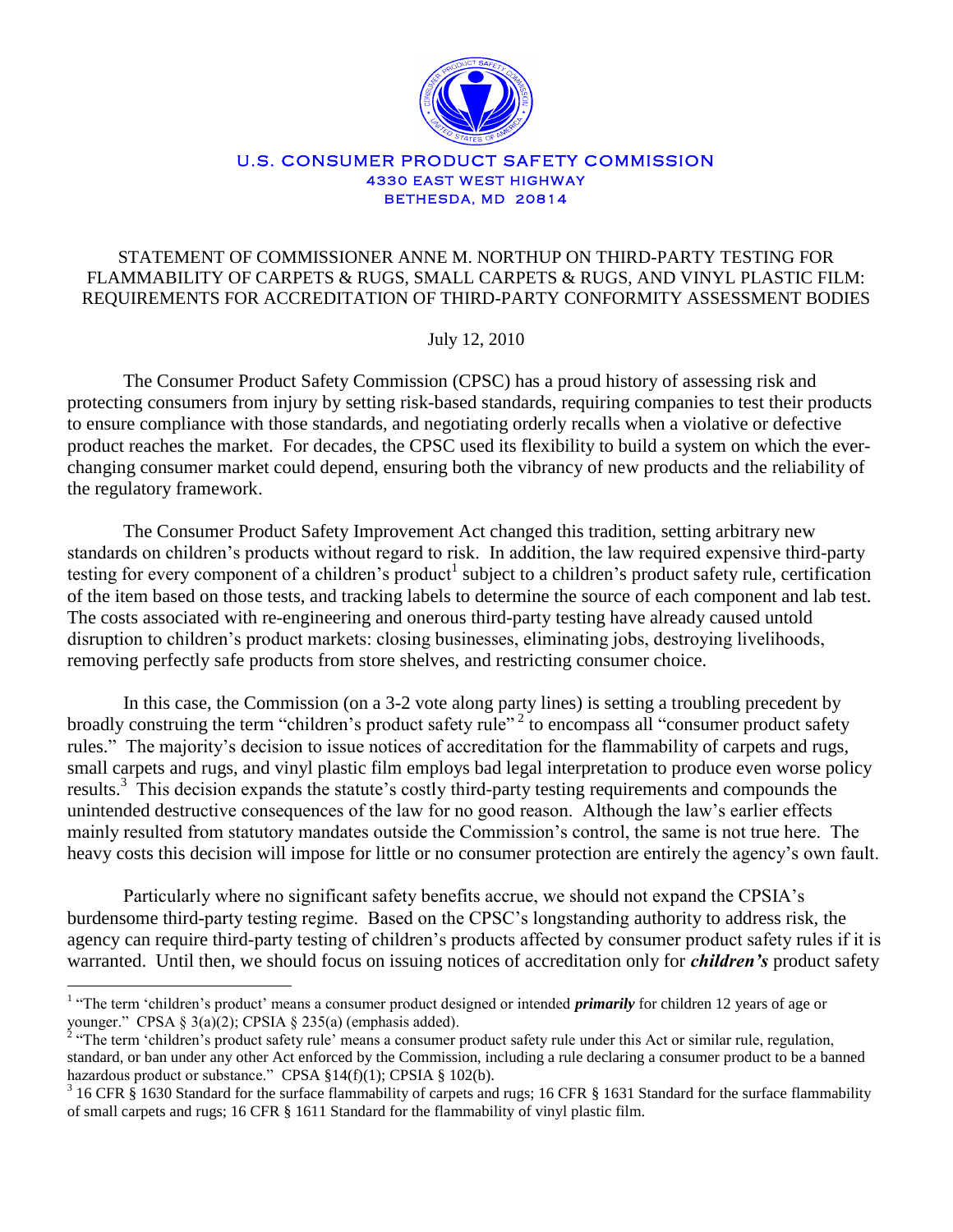rules—as Congress directed. Because I believe the three rules involved here are not children"s product safety rules, I oppose issuing notices of accreditation that force unnecessary additional third-party testing.

# *Why These Rules Are Not "Other Children's Product Safety Rules"*

Section  $102(a)(3)(B)(vi)$  of the CPSIA instructs the Commission to "publish notice of the requirements for accreditation of third party conformity assessment bodies to assess conformity with other children"s product safety rules… ." No one asked what constitutes a "children"s product safety rule" when issuing previous notices of accreditation. Prior notices either dealt with rules that were specifically listed in the statute"s timeline for notices of accreditation (*e.g.*, lead paint, small parts, children"s metal jewelry) or else with rules that obviously related to children"s product hazards (*e.g.*, children"s bunk beds, rattles, electrically operated toys intended for use by children). All of these notices passed unanimously. The carpets and rugs rule, in contrast, presents the clearest example to date of a notice involving a general consumer product safety rule. Flammable carpets pose the same hazard to children as they pose to adults. Treating this rule as a "children"s product safety rule" would mean that all product safety rules (including any new rules created) will be treated that way going forward and will require third-party testing of any children"s products subject to them.

But construing *children's* product safety rules and *consumer* product safety rules to mean the same thing makes no sense for several reasons. First, treating the two terms as synonymous disregards the statute's creation of the separate new term "children's product safety rule" in § 102(a)(2). There was no reason for Congress to create a brand new term unless that term contains meaning different from "consumer product safety rule." Had Congress meant to require all children"s products to be third-party tested and certified to all of the agency"s applicable consumer product safety rules, it would have had no need to create a separate term. The statute would have just required any children"s product to be third-party tested and certified to all applicable consumer product safety rules. By instead crafting a new term, Congress clearly distinguished between the testing requirements mandated for consumer product safety rules receiving general conformity certificates in § 102(a)(1) and the third-party testing and certification requirements mandated for children"s product safety rules in § 102(a)(2).

Moreover, defining a children"s product safety rule to mean exactly the same thing as a consumer product safety rule ignores the plain text contained in § 102(b)"s rule of construction paragraph. The rule of construction provision there begins, "Compliance of any children's product with third party testing and certification *or general conformity certification* requirements under this section..." (emphasis added).<sup>4</sup> That phrase indicates that some children"s products will have general conformity certifications while other products will be certified based on third-party tests. Some products might even have both a certificate based on third-party testing for some rules (*e.g.*, for lead, phthalates, small parts, surface coatings, etc.) and a general conformity certificate for all other consumer product safety rules. But neither outcome is possible under a definition whereby all children"s products under any applicable consumer product safety standard have to be third-party tested for everything. The rule of construction language only makes sense if Congress anticipated that some consumer product safety standards could cover children"s products without themselves becoming children"s product safety standards. Such children"s products falling under general consumer product safety rules would only carry general conformity certifications. So-called youth carpets and rugs and vinyl plastic film are examples of these.

 $\overline{a}$ 

 $^{4}$  CPSA § 14(h); CPSIA § 102(b).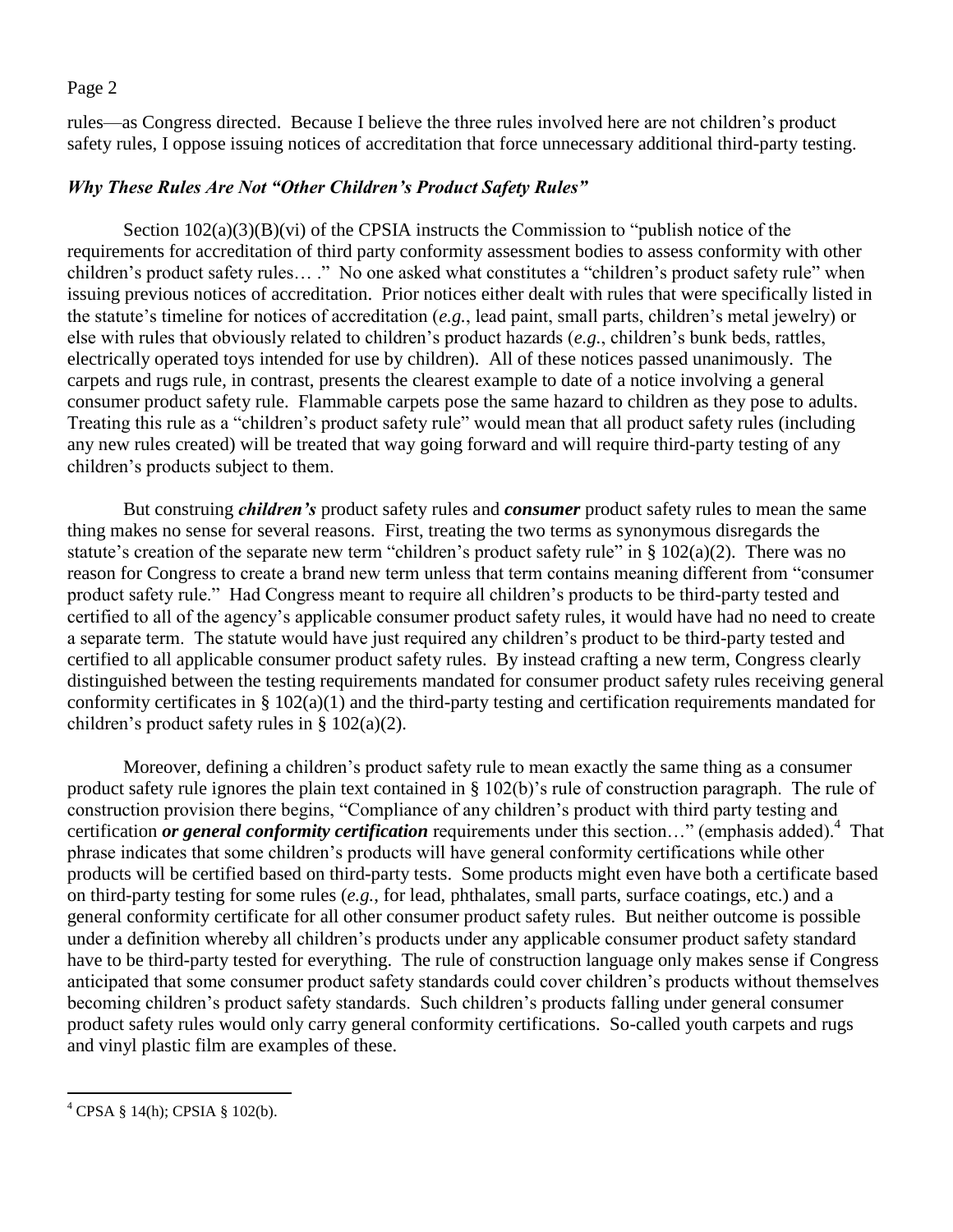$\overline{a}$ 

Next, the timeline for accreditation strongly suggests that the statute did not intend for notices of accreditation to be issued for every existing regulation that might apply to some children"s products. The catch-all provision requires the Commission to "publish notice of the requirements for accreditation of third party conformity assessment bodies to assess conformity with other children"s product safety rules at the earliest practicable date, **but in no case later than 10 months after the date of enactment**[.]<sup>55</sup> (emphasis added). Thus, the timeline placed about a 300-day deadline on issuing notices of accreditation for children"s product safety rules other than the ones listed. Given that the timeline allowed 210 days for issuing the first 9 notices, it only left 90 additional days for any more notices. Assuming about the same amount of time for each notice, the timeline only left room for about four more notices to be issued during the 10-month window. This provision could not have meant to require the agency to issue notices of accreditation for every single consumer product safety rule that contains some children"s products, or else 10 months would have been an utterly impossible timeline for the agency to meet.

The timeline excludes treating the carpets and rugs and vinyl plastic film rules as children"s product safety rules for another reason as well. Applying the statutory rule of construction known as "*ejusdem generis*"—which translates as "of the same kind, class or nature"—general words that follow specific words in a statutory enumeration are to be construed to only cover items similar to the specifically enumerated items. Thus the "other children's product safety rules" referred to in  $\S$  102(a)(3)(B)(vi) must be rules that are similar to the ones mentioned by name. For example, a notice of accreditation for rattles or infant bath seats would make sense, because those are both children"s product safety rules that are akin to the listed rules for pacifiers and infant walkers. In contrast, the standards for surface flammability of carpets and rugs and for flammability of vinyl plastic film are not akin to any of the specific children"s product safety rules listed.

### *Interpreting the Definition of "Children's Product Safety Rule"*

Those Commissioners supporting this decision argue that the "plain language" definition of children"s product safety rule in § 14(f)(1) of the Consumer Product Safety Act settles the question. That provision defines the term to mean "a consumer product safety rule under this Act or similar rule, regulation, standard, or ban under any other Act enforced by the Commission, …" There are at least three major problems with reading that language to mean that every consumer product safety rule is a children"s product safety rule. First, one can just as easily read that language to mean that a children"s product safety rule *can be* any one of those types of regulations, but that does not make the reverse true. In other words, just because each children"s product safety rule is a consumer product safety rule of some kind does not mean that every consumer product safety rule is thereby a children"s product safety rule. The conclusion that Congress was just clarifying that a children"s product safety rule can exist under any statute enforced by the Commission is strengthened by the fact that the statute provides the same clarification regarding the meaning of a consumer product safety rule. In both cases the clarification was needed because there have been past instances challenging the agency"s authority to regulate particular products under particular statutes within its jurisdiction.

<sup>&</sup>lt;sup>5</sup> CPSIA § 102(a)(3)(B)(vi). This provision also mentions "children's product safety rules established or revised 1 year or more after such date of enactment…" which refers to the mandatory durable nursery product standards called for under the CPSIA. The fact that those standards are allotted more time for notices of accreditation to be issued further underscores that the 10-month time limit could not have meant to encompass all CPSC rules. Those nursery standards—unlike carpets and rugs—also are children's product safety rules similar to the specifically listed ones (such as cribs).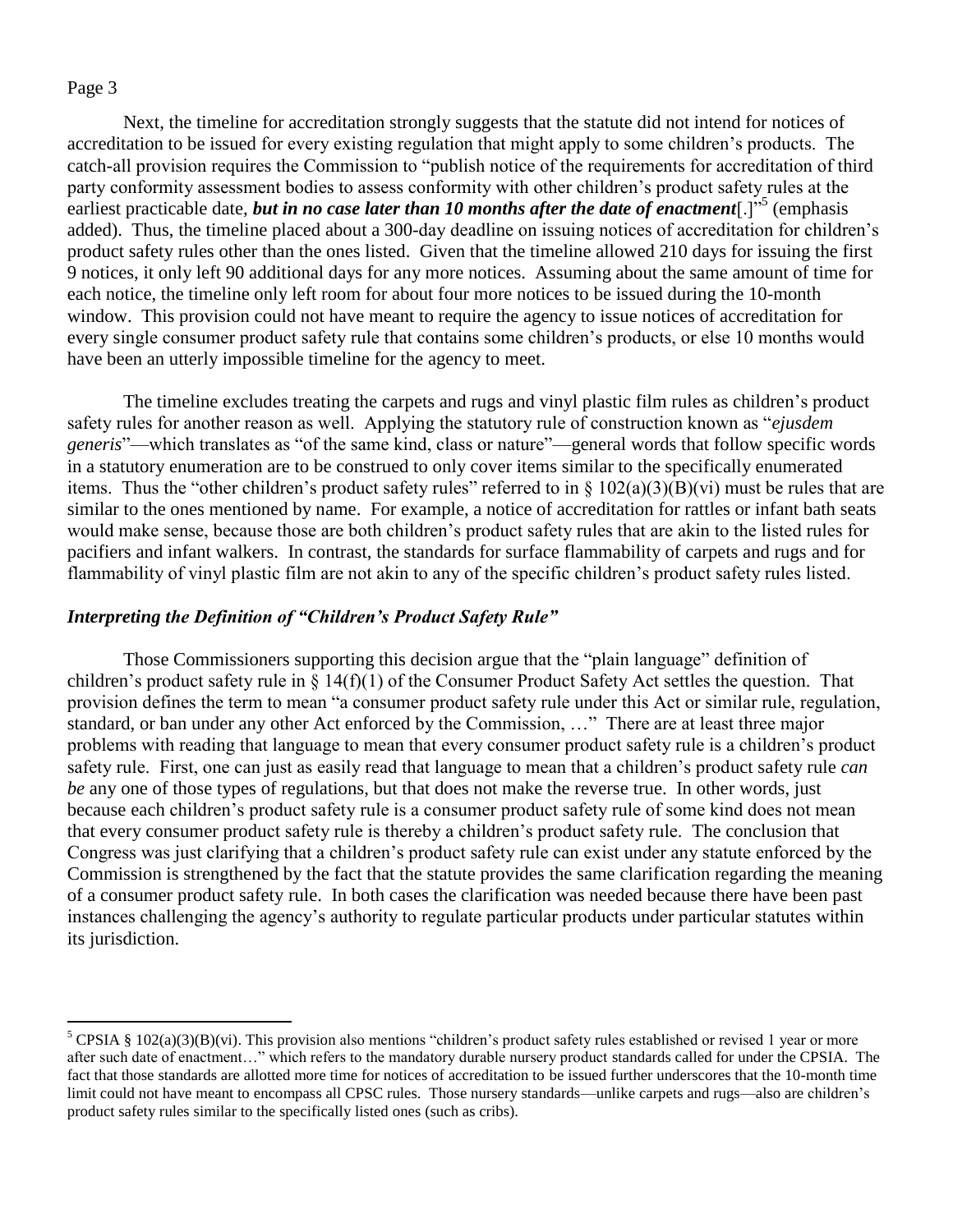$\overline{a}$ 

Second, this Commission decision is inconsistent with our previous decisions, which undermines any claim that a "plain language reading" of the definition requires this regulation. A literal reading would treat every substantive agency regulation as a children"s product safety rule, but we have already decided that certain rules of general application are not children"s product safety rules even though children use products covered by those rules. The Commission did not previously construe the statute to require third-party testing for fireworks, swimming pool slides, or FHSA labeling requirements. Nor does it now offer a consistent rationale for excluding those rules from such testing—though there is one. Just as the safety considerations that pertain to those items are not uniquely (or predominantly) hazards for children, so too the safety considerations inherent in flammable carpets or rugs are no different for children. Thus, the carpets and rugs standards (and the vinyl plastic film standard) are consumer product safety rules of general application—not children's product safety rules.<sup>6</sup>

Last, even interpreting the definition of a children"s product safety rule literally does not resolve whether these rules count, because the question remains whether or not they are *similar* rules, regulations, standards, or bans. And the answer to that question should be no. For example, perhaps the best reason not to consider the small carpets and rugs standard similar to a consumer product safety standard is that a carpet that fails the flammability standard—unlike products that fail other standards—can still be sold. The rule simply requires that a failing product carry a label noting that the carpet or rug is flammable. In this respect, the standard is essentially a labeling requirement. Since the CPSC has already determined that an FHSA labeling requirement is not a "similar rule, regulation, standard, or ban" for third-party testing purposes, it follows that this Flammable Fabrics Act labeling requirement is likewise not similar to a consumer product safety rule. Because the Commission's decision neither adheres to a plain language reading nor articulates any principle for having previously excluded certain rules, it offers little justification for issuing these notices beyond one's policy preferences.

### *Policy Consequences of this Precedent*

Treating every consumer product safety rule as a children"s product safety rule opens a Pandora"s Box of regulatory mischief. For starters, it undoes much of the good work achieved with the agency's lead determinations rule. Before this decision, a small rug manufacturer could make a 100% cotton children"s rug and avoid third-party testing entirely. Now, a rug exempt from lead or phthalate testing has to be third-party tested and certified to the surface flammability standard. And that is only the beginning. If the Commission is going to be consistent, a rug that has to be third-party tested to the carpet flammability standard would also require third-party testing for cyanide content, formaldehyde content, butyl nitrite, and a host of other general consumer product safety standards and bans. If the Commission stays down the path of saying that virtually every CPSC rule is a "children"s product safety rule," then children"s products would have to be third-party tested at tremendous cost to dozens of additional standards or bans never meant to require such testing, and small-scale production of children"s products will cease.

Even for larger-scale manufacturers, this new approach throws a wrench in the works of commerce. The same labs that test for lead paint, lead content, and phthalates may not be the same ones that test for surface flammability of carpets. After all, only a few such carpets exist and it will not be economical for very many test labs to seek accreditation for this standard. By the time a manufacturer has supplied sufficient samples to enough different labs operating on different schedules to third-party test a children's

<sup>&</sup>lt;sup>6</sup>Formally recognizing that not all consumer product safety rules are children's product safety rules provides a general principle that helps to rationalize this agency"s prior decisions in implementing the CPSIA.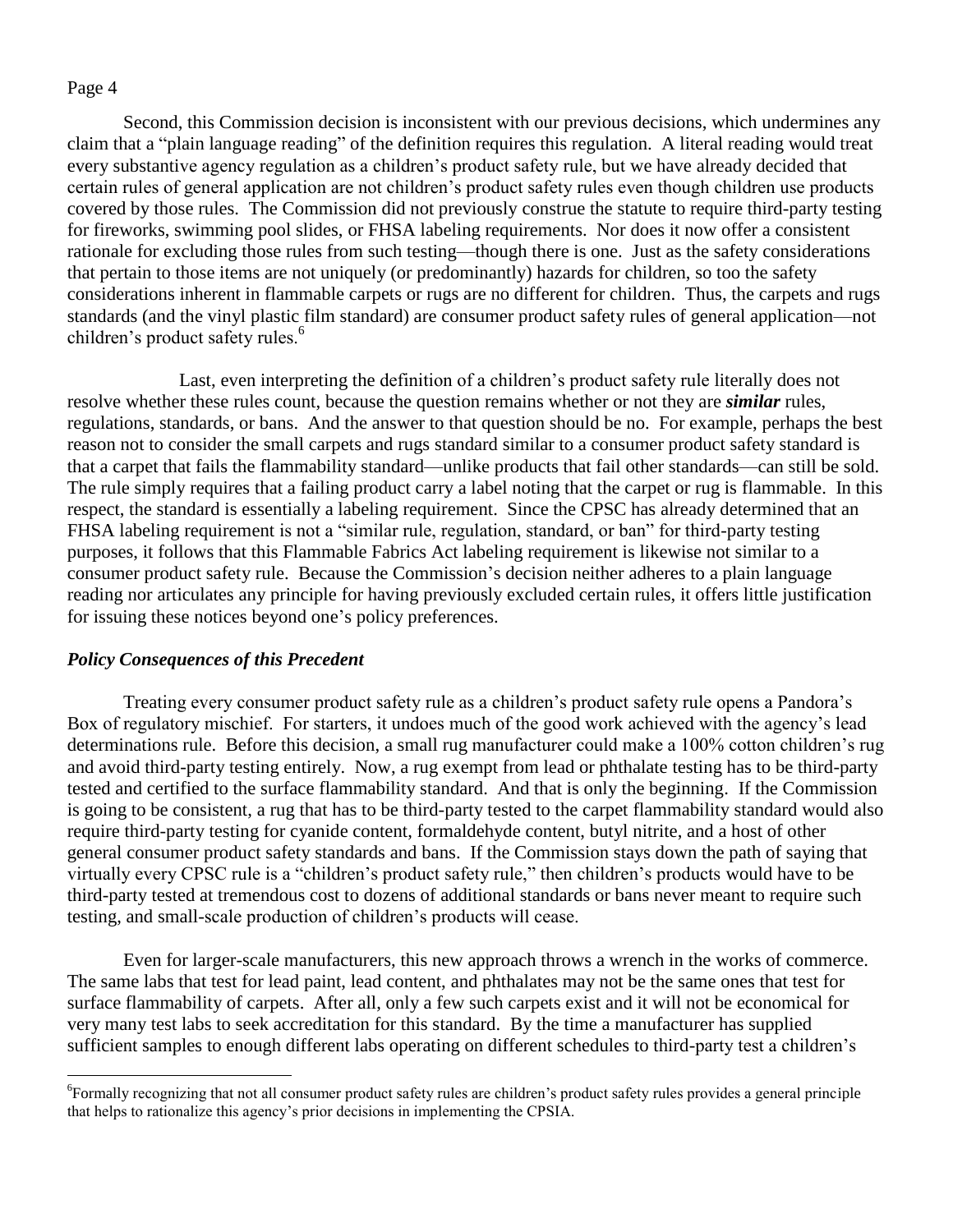product line to an entire battery of standards and bans, staying in the children"s product business or offering parents a wide variety of rugs or carpets for their children"s rooms may not seem worth the price. The children will not have safer rugs (no one even bothers to claim third-party testing to the flammability standard will actually makes rugs safer), just less interesting ones.

This decision does not represent good policy for carpets or vinyl film, and the problems it creates for these rules foretell the wider policy consequences to come. These three rules have been in place for decades and have done an effective job without third-party testing. For example, there have been no recalls of youth carpets and rugs in the last 36 years of the agency"s existence. There is absolutely no reason to now mess with a system that has worked. Carpets already have to meet the flammability standard, they already get tested in house, and they can obtain general conformity certificates on that basis. Third-party testing will not improve children"s safety. Nor does it make sense to treat so-called youth carpets differently. No child stays entirely in his own room and crawls or plays exclusively on his own rug. Children"s rugs do not need different flammability protection than adult rugs. Indeed, every other rug in the house is more likely to have a cigarette dropped or candle tipped onto it than the carpet in a child"s room. If this testing made sense, why would we not also require third-party testing for all carpets being laid in elementary schools or in babies' rooms? If a wall-to-wall carpet installer arrives at a job to find a crib set up in the room and a mother far along in pregnancy, why should third-party testing turn on whether the carpet has a juvenile design or not? Such criteria would make absolutely no sense if children did need greater flammability protection than other consumers.

## *Conclusion*

This decision results from bad policymaking, not legal necessity. The CPSIA requires third-party testing and certification of "any children's product that is subject to a children's product safety rule," but it does *not* require third-party testing of children's products for compliance with the Commission's numerous general consumer product safety rules that are not primarily concerned with hazards posed to children. The Flammable Fabrics Act regulations at issue here are not similar to the product safety rules specified for thirdparty testing in the CPSIA. Forcing third-party testing to general consumer product standards that are not similar to children"s product safety standards will not increase safety, and the Commission never should have issued these notices.

While the legal argument can be made for these two notices, it unravels upon close examination. Such an interpretation of the law would not explain why Congress created a separate new term in the first place, and it does not reconcile the definition of a "children"s product safety rule" with the distinct testing rules in § 14(a)(1) and (a)(2), the reference to some children's products having general conformity certificates in § 14(h), nor the timeline for accreditation provided in the 10-month rule of § 14(a)(3)(B)(vi). Furthermore, § 3 of the CPSIA provides the agency with more than enough policy discretion to implement this part of the statute without wreaking havoc on existing regulatory frameworks that work.<sup>8</sup>

The majority"s unwillingness to use our policy discretion points up a basic difference that exists among the Commissioners. Whereas the majority is willing to go out of its way to increase regulation, I believe we should only opt for more regulation where there is a concrete safety benefit to be had. No one can make that argument for carpets and rugs or vinyl plastic film. Of course we all support issuing the

 $\overline{a}$ 

 $7$  CPSIA § 102(a)(2).

 $8$  "The Commission may issue regulations, as necessary, to implement this Act and the amendments made by this Act."  $\S 3$  CPSIA.